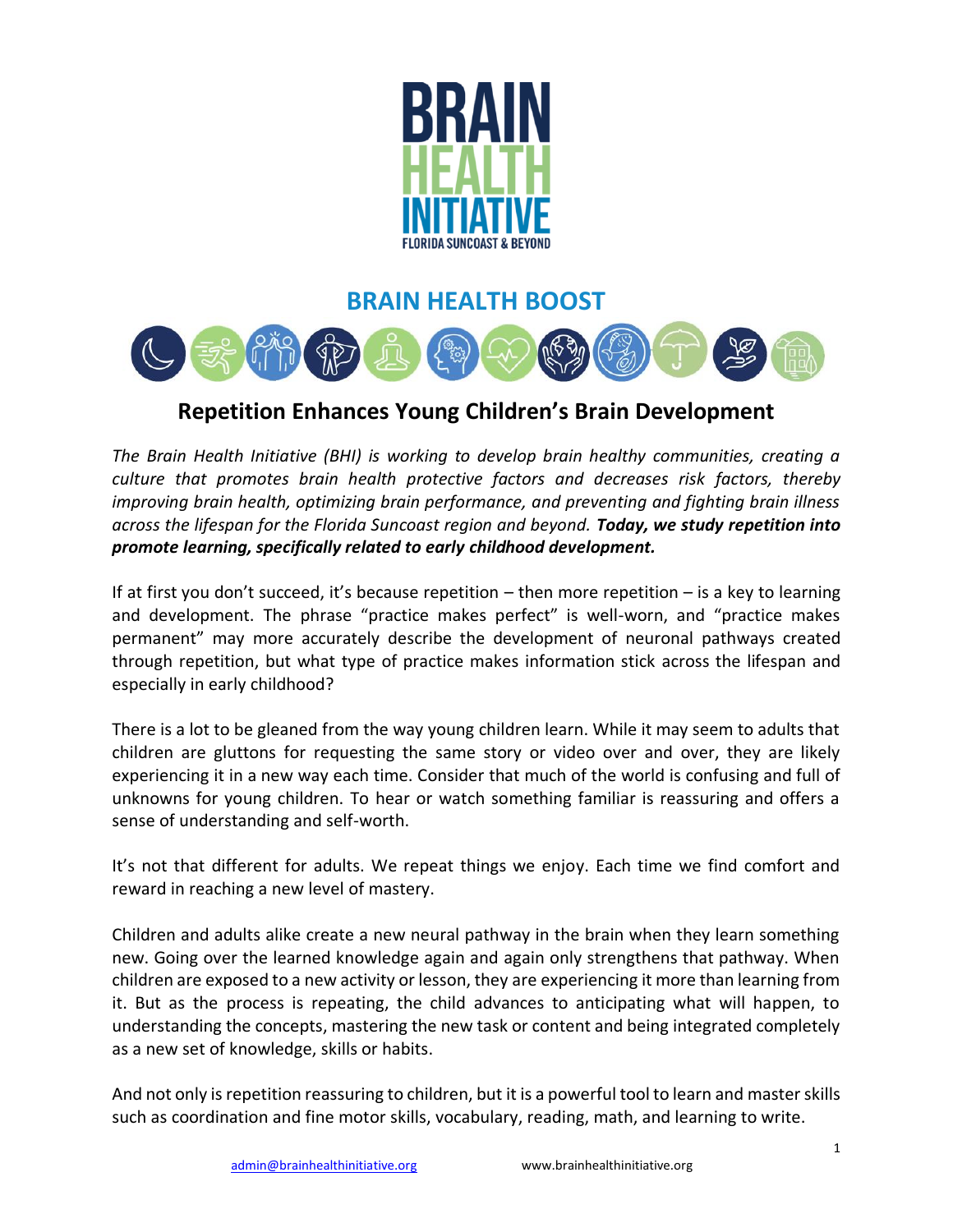It may sound simple to help young children learn. Just do the same thing over and over, right? Well, there's a catch. For the repetition to take root, the activity or lesson must live in a sweet spot of complexity. It must be intricate enough to encourage progression through levels of comprehension. You can find out by watching the child. If the repeated activity is too easy (no longer stimulating), they may get bored and distracted. If it's too difficult, they may get frustrated and lose confidence. But if they are in the sweet spot, children, in general, will remain calm and pleasantly engaged.

## **WHAT YOU CAN DO TODAY TO PROTECT YOUR BRAIN HEALTH**

*Are you interested in creating a brain healthy, high performing, and repetition-friendly environment for your child? The BHI presents these suggestions:*

- **KEEP IT GOING.** If a child is really engaged in an activity, find a way to include that activity again and again, allowing the child to learn something new each time.
- **MAINTAIN THE STATUS QUO.** Don't change the learning environment too often. Comfort is a key part of repetition (and learning) for children.
- **WORK ON YOUR PRESENTATION.** It is important for adults to engage children when reading stories multiple times. Try out voices for characters and talk to the child about plot points and real-life implications.
- **KEEP IT SIMPLE.** Repeat nursery rhymes. At first, the child will enjoy hearing the story, then will join in when you leave a pause. It's an easy way to encourage mastery.
- **LET THE CHILDREN LEAD THE WAY.** Don't get too rigid on scheduling. If a child is engaged in an activity, feel free to let them stay in it.
- **GUIDE FURTHER LEARNING.** Ask open-ended questions during an activity that has the child engaged. "What happens if we …?" "Why are they doing that?"

*BE BRAIN HEALTHY* **and adopt a lifestyle** that includes thoughts, behaviors, emotions, responses, and language that promote brain health protective factors:

- Stress resilience
- Nutrition
- Physical activity
- Sleep
- Social connection
- Emotional wellbeing
- Meaning and Purpose
- Cognitive stimulation and creativity
- Engaging with nature
- General health
- Positive impacts